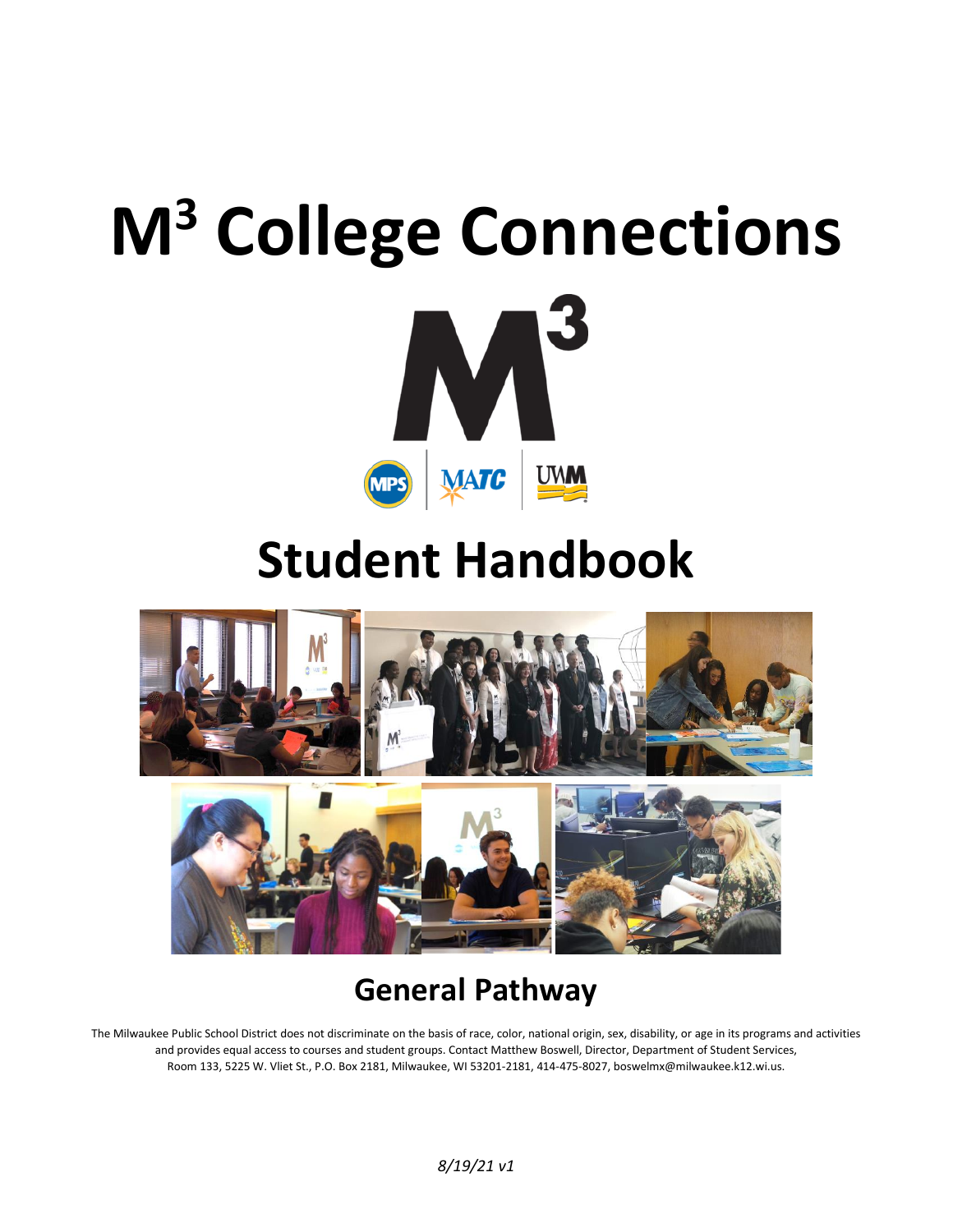The  $M<sup>3</sup>$  College Connections program is an innovative dual enrollment program among Milwaukee Public Schools (MPS), Milwaukee Area Technical College (MATC), and the University of Wisconsin– Milwaukee (UWM) that allows eligible students to complete their high school graduation requirements while earning transferable college credits\* from both MATC and UWM at no expense to the student.

Students take all their classes on the two college campuses and remain attached to their current MPS school. Students may continue to participate in school activities and sports as their schedule permits. Students who successfully complete the  $M<sup>3</sup>$  College Connections program are guaranteed admission to UWM and/or MATC.

The  $M<sup>3</sup>$  College Connections program currently consists of three different pathways:

- General
- Nursing
- Education

The *General Pathway* is for high school seniors. This is a full-year program with the opportunity to earn up to 21 college credits in core subject areas that meet general education requirements for most associate and bachelor's degrees.

Students must be in good standing and on track to graduate.

#### **Program Contact Information**

James Sokolowski, postsecondary engagement coordinator, [sokolojd@milwaukee.k12.wi.us](mailto:sokolojd@milwaukee.k12.wi.us)

*This booklet provides an overview of the M<sup>3</sup> College Connections program. Detailed descriptions of each pathway, including application requirements, course offerings, and course sequences, are included in this booklet. Specific course offerings are subject to change based on the programmatic design and needs of students.*

*\*Students should check to see that courses transfer to the college or university they are interested in.*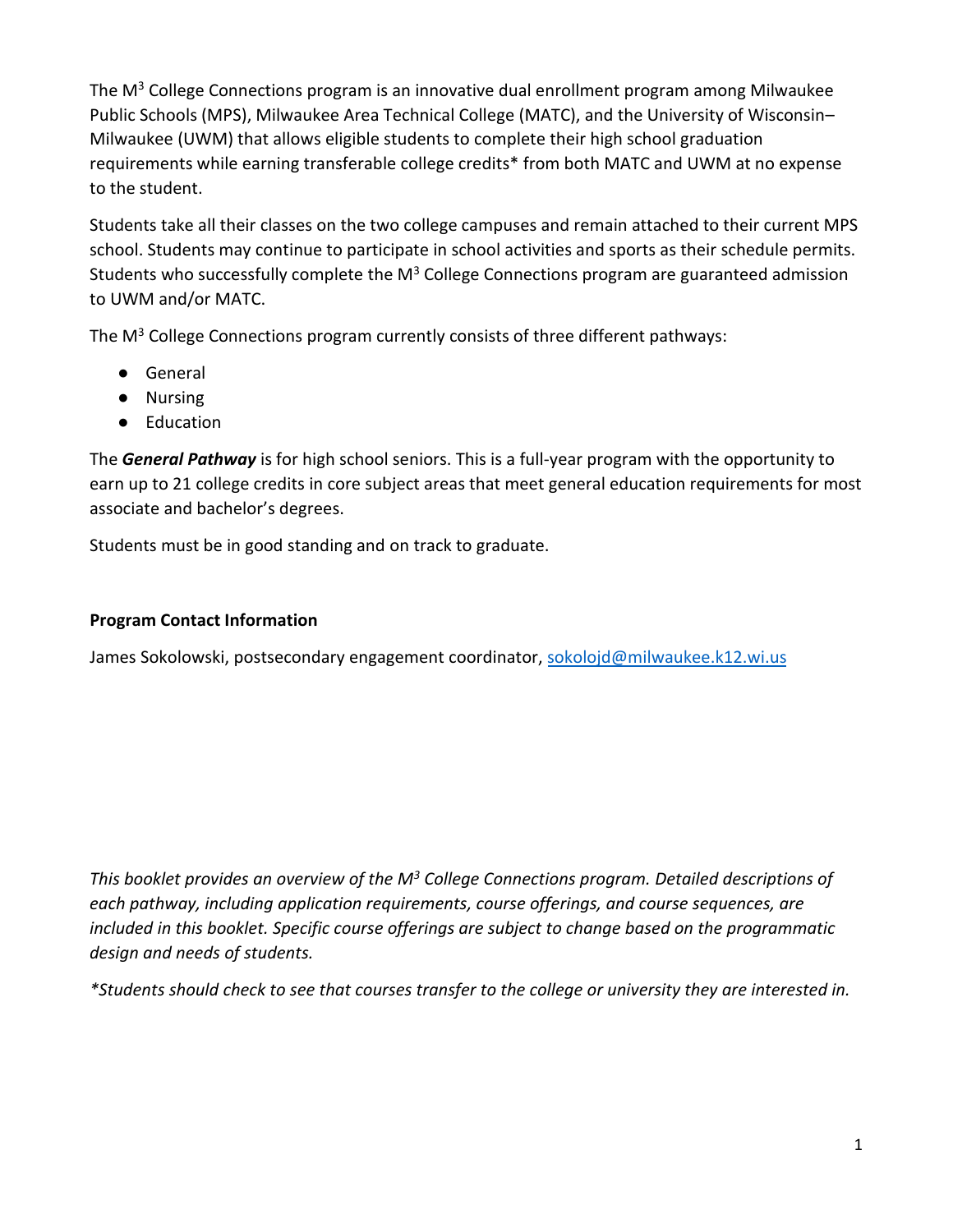#### **General Pathway**

For students who are interested in pursuing a two- or four-year degree.

**Admission Requirements:** To be eligible to apply, students must be on track to graduate and eligible for half-days during their senior year (*this includes students with disabilities and English language learners*). Applicants must have a recommendation from a school counselor to participate in the program.

The University of Wisconsin–Milwaukee and Milwaukee Area Technical College have a soft recommendation of a 2.75 GPA (can be for the most recent semester/not necessarily the cumulative) and ACT scores of 17–18 in English and 20 in mathematics.

#### **School counselors are strongly encouraged to seek student applicants with a strong interest.**

Students may apply with a teacher's or school counselor's recommendation even without meeting the above GPA recommendation and ACT scores, as a holistic review is conducted for each applicant. For example, a student who may have had poor grades freshman year in high school and has done well academically their sophomore and junior years but has a lower overall GPA could potentially qualify.

The students' ACT scores may be considered for students who have grades of C or lower. Students with low grades and sufficient ACT scores could potentially qualify.

**Application Deadline:** March 1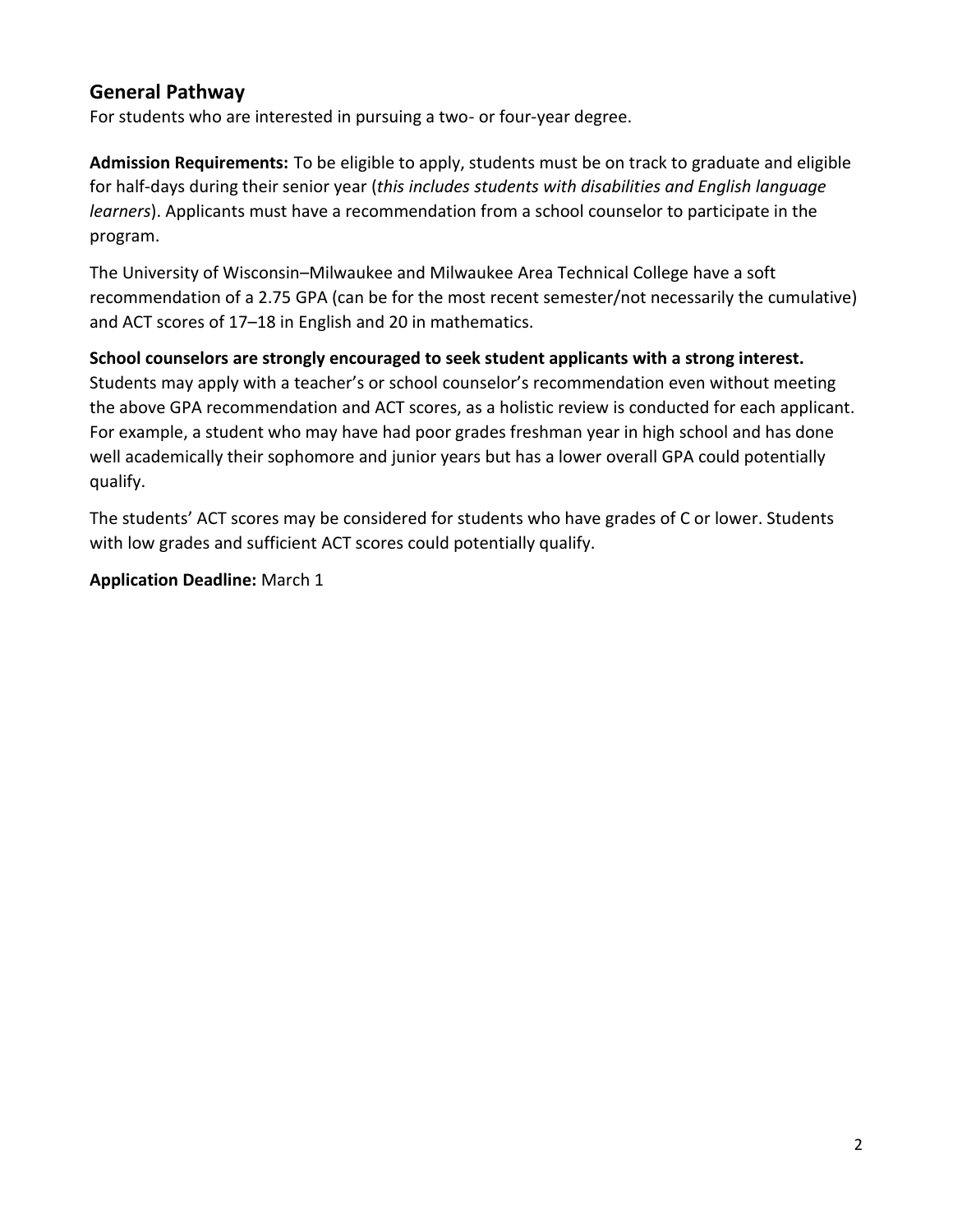#### **General Pathway Course Sequence**

| <b>Semester</b>                 | Course                                                     | <b>Course Name</b>                                                                                     | <b>Credits</b> |  |
|---------------------------------|------------------------------------------------------------|--------------------------------------------------------------------------------------------------------|----------------|--|
| Summer                          | <b>ACT</b>                                                 | <b>ACT Test Prep</b>                                                                                   | NA.            |  |
|                                 |                                                            |                                                                                                        |                |  |
| Fall                            | MATC ENG-201                                               | English 1                                                                                              | 3              |  |
| Fall                            | <b>MATC MATH-200</b>                                       | Intermediate Algebra                                                                                   | 4              |  |
| Fall                            | UWM ETHNIC STUDIES-101                                     | Introduction to Ethnic Studies                                                                         | 3              |  |
| <b>TOTAL</b>                    |                                                            |                                                                                                        |                |  |
|                                 |                                                            |                                                                                                        |                |  |
| Spring                          | MATC ENG-202                                               | English 2                                                                                              | 3              |  |
| Spring                          | UWM EDPSYCH-104                                            | Pathways to Success in College                                                                         | 3              |  |
| Spring                          | MATC MATH-260<br><b>MATC NATSCI-236</b><br>MATC SOCSCI-221 | <b>Basic Statistics*</b><br>Principles of Biology*<br>American National Government and Politics Today* | 3<br>5<br>3    |  |
| Spring                          | MATC MATH-200                                              | Intermediate Algebra**                                                                                 | 4              |  |
| <b>TOTAL</b>                    |                                                            |                                                                                                        |                |  |
| <b>PROGRAM COMPLETION TOTAL</b> |                                                            |                                                                                                        |                |  |

\*Students must earn at least a C or higher in Intermediate Algebra to enroll in Basic Statistics, Principles of Biology, or American National Government and Politics Today.

\*\*Students who earn a D or U must retake Intermediate Algebra.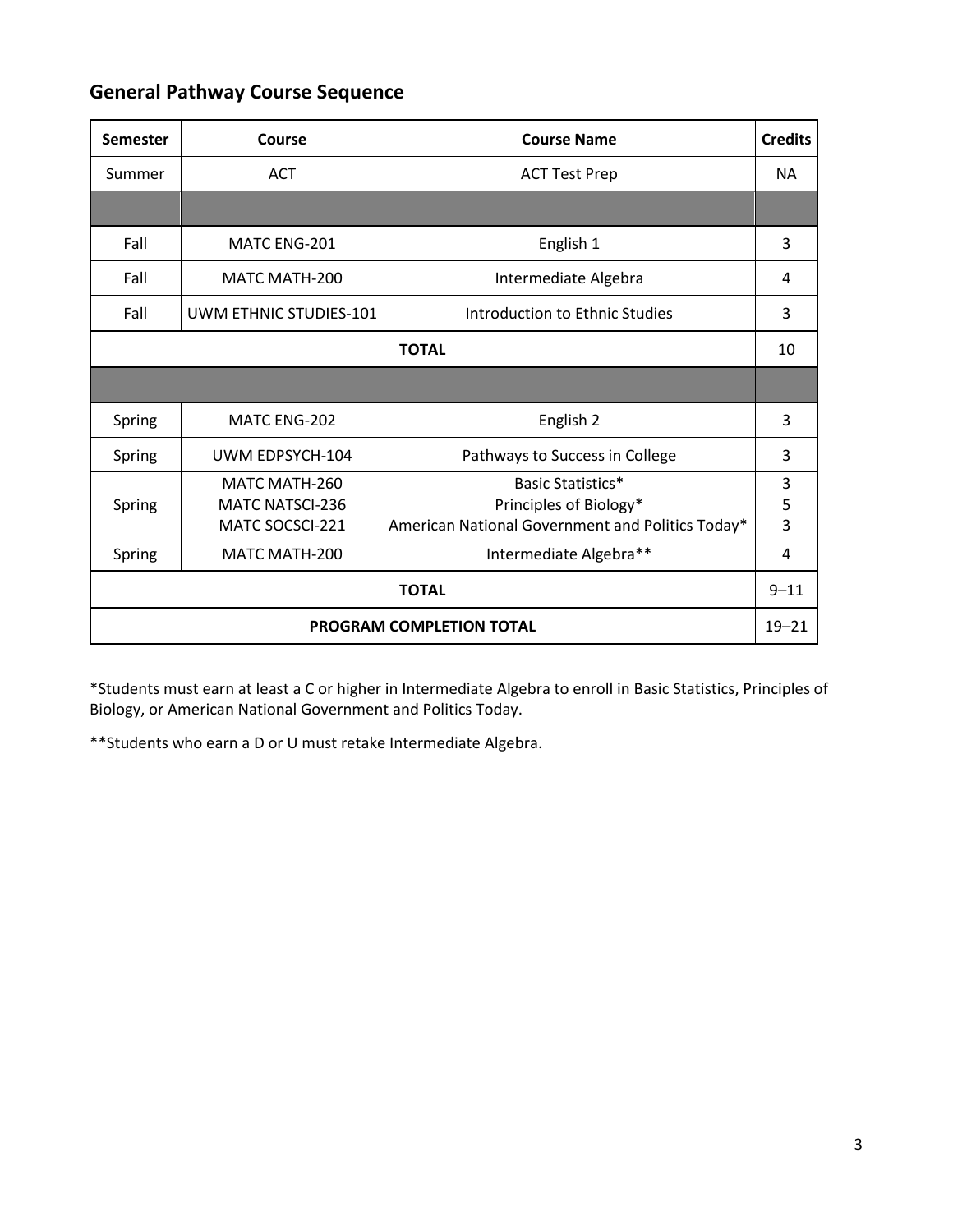#### **Nursing Pathway**

For students who are interested in pursuing a career in nursing or healthcare. Students must commit to completing the practical nursing license through the program.

**Admission Requirements:** To be eligible to apply, students must be a current sophomore and on track to graduate (*this includes students with disabilities and English language learners*). All applicants are considered through a holistic review process where grade point average, course history, attendance, recommendations, and personal statements are reviewed. Based upon the above measures, candidates who are selected to move forward must pass Milwaukee Area Technical College nursing assistant health and criminal background requirements. Students who complete this process successfully are admitted.

The University of Wisconsin–Milwaukee and Milwaukee Area Technical College have a soft recommendation of a 2.75 GPA (can be for the most recent semester/not necessarily the cumulative). It is also recommended that students have a B or higher in biology and chemistry.

**School counselors are strongly encouraged to seek student applicants with a strong interest in the nursing field.** Upon completion of all coursework and passing the state exam, students will earn their state certification as a nursing assistant and license as a practical nurse.

**Application Deadline:** March 1

[MATC Practical Nursing Program](https://www.matc.edu/course-catalog/healthcare/practical-nursing.html)

[MATC Healthcare Pathway Student Handbook](https://www.matc.edu/course-catalog/healthcare/documents/health_sciences_handbook.pdf)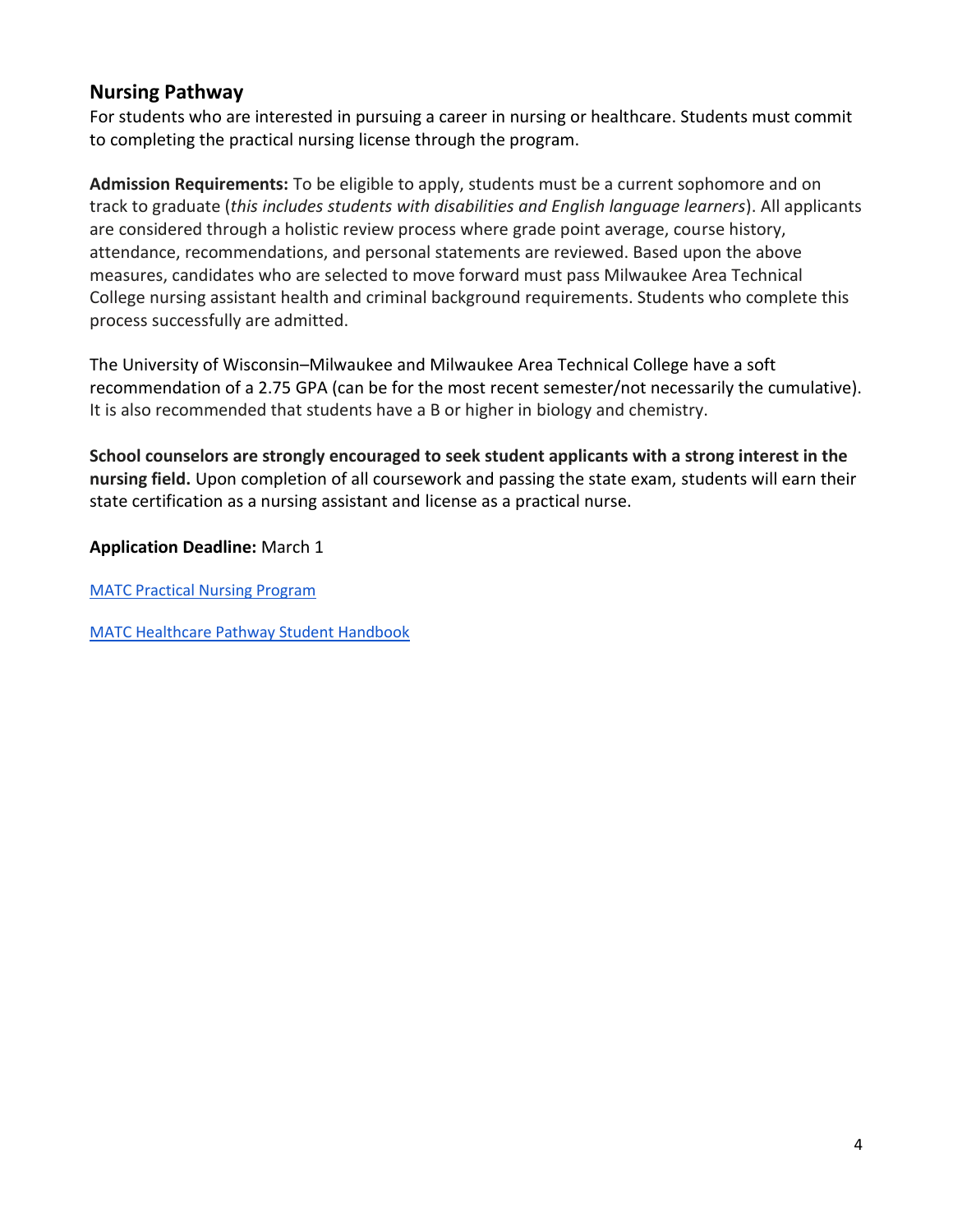### **Nursing Pathway Course Sequence**

| <b>Semester</b>          | Course                 | <b>Course Name</b>                         | <b>Credits</b> |  |
|--------------------------|------------------------|--------------------------------------------|----------------|--|
| Summer                   | MATC ENG-195           | English 1                                  | 3              |  |
| <b>TOTAL</b>             |                        |                                            |                |  |
|                          |                        |                                            |                |  |
| Fall                     | MATC NRNSA-300         | <b>Nursing Assistant</b>                   | 3              |  |
| Fall                     | MATC SPEECH-201        | <b>Elements of Speech</b>                  | 3              |  |
| <b>TOTAL</b>             |                        |                                            |                |  |
|                          |                        |                                            |                |  |
| Spring                   | <b>MATC NATSCI-177</b> | <b>General Anatomy and Physiology</b>      | 4              |  |
| Spring                   | MATC PSYCH-238         | Lifespan Psychology                        | 3              |  |
| <b>TOTAL</b>             |                        |                                            |                |  |
|                          |                        |                                            |                |  |
| Fall                     | MATC NRSPN-301         | <b>Nursing Fundamentals</b>                | $\overline{2}$ |  |
| Fall                     | MATC NRSPN-302         | <b>Nursing Skills</b>                      | 3              |  |
| Fall                     | MATC NRSPN-303         | <b>Nursing: Pharmacology</b>               | $\overline{2}$ |  |
| Fall                     | MATC NRSPN-304         | Nursing: Intro to Clinical Practice        | $\overline{2}$ |  |
| <b>TOTAL</b>             |                        |                                            |                |  |
|                          |                        |                                            |                |  |
| Spring                   | MATC NRSPN-305         | <b>Nursing: Health Alterations</b>         | 3              |  |
| Spring                   | MATC NRSPN-306         | Nursing: Health Promotion                  | 3              |  |
| Spring                   | MATC NRSPN-307         | Nursing: Clinical Care Across the Lifespan | $\overline{2}$ |  |
| Spring                   | MATC NRSPN-308         | Nursing: Intro to Clinical Management      | $\overline{2}$ |  |
| <b>TOTAL</b>             |                        |                                            |                |  |
| PROGRAM COMPLETION TOTAL |                        |                                            |                |  |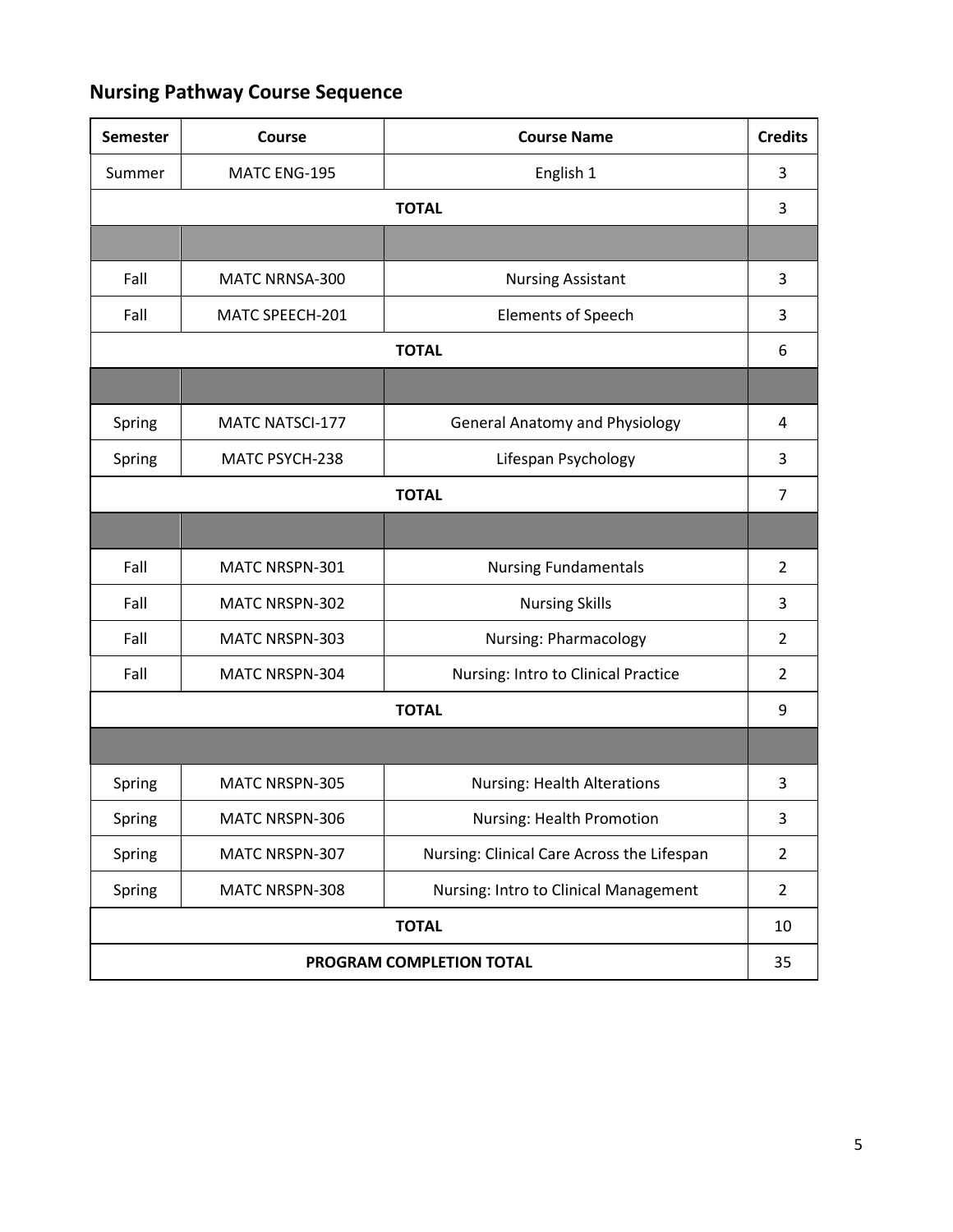#### **Education Pathway**

For students who are interested in pursuing a career in education.

**Admission Requirements:** To be eligible to apply, students must be on track to graduate and eligible for early release in the second semester of their junior year (*this includes students with disabilities and English language learners*). Applicants must have a recommendation from a school counselor to participate in the program. 

The University of Wisconsin–Milwaukee and Milwaukee Area Technical College have a soft recommendation of a 2.75 GPA (can be for the most recent semester/not necessarily the cumulative). 

**School counselors are strongly encouraged to seek student applicants with a strong interest in education.** Students may apply with a teacher's or school counselor's recommendation even without meeting the GPA recommendation, as a holistic review is conducted for each applicant. For example, a student who may have had poor grades freshman year in high school and has done well academically their sophomore and junior years but has a lower overall GPA could potentially qualify. 

The students' ACT scores may be considered for students who have grades of C or lower. Students with low grades and sufficient ACT scores could potentially qualify.

**Application Deadline:** October 1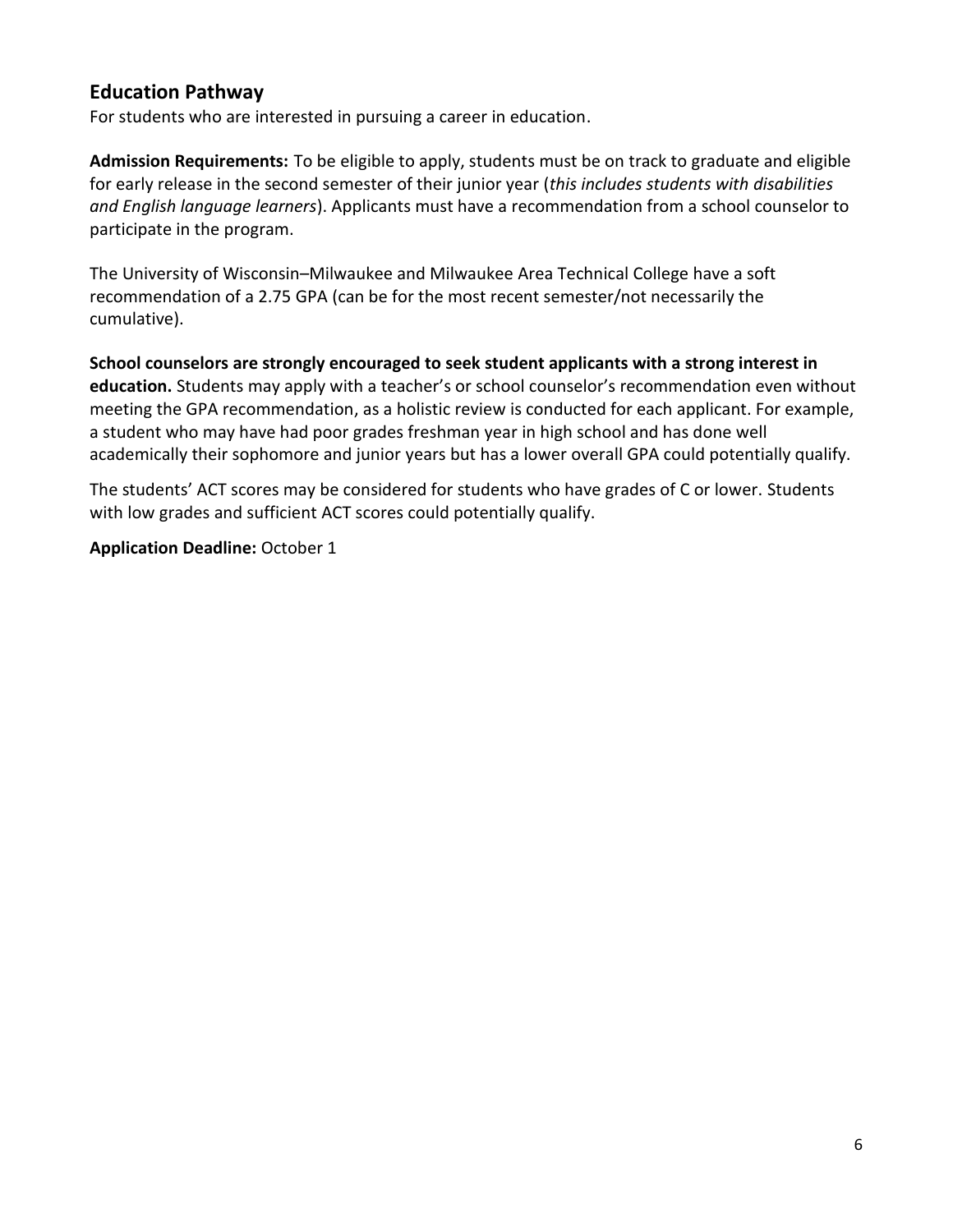#### **Education Pathway Course Sequence**

| <b>Semester</b>          | Course                 | <b>Course Name</b>                                            | <b>Credits</b> |  |  |
|--------------------------|------------------------|---------------------------------------------------------------|----------------|--|--|
| Spring                   | <b>UWM CURRINS-233</b> | Introduction to Children and Young<br><b>Adult Literature</b> | 3              |  |  |
|                          | <b>TOTAL</b>           |                                                               |                |  |  |
|                          |                        |                                                               |                |  |  |
| Summer                   | MPS INT102             | Internship                                                    | 0              |  |  |
| Summer                   | MATC MATH-134          | Mathematical Reasoning*                                       | 3              |  |  |
| <b>TOTAL</b>             |                        |                                                               |                |  |  |
|                          |                        |                                                               |                |  |  |
| Fall                     | MATC ENG-201           | English 1                                                     | 3              |  |  |
| Fall                     | MATC MATH-275          | Math Exploration/ELEM TCHRS 1**                               | 3              |  |  |
|                          | MATC MATH-200          | Intermediate Algebra**                                        | 4              |  |  |
| Fall                     | UWM CURRINS-300        | Introduction to Teaching                                      | $\mathbf 0$    |  |  |
| <b>TOTAL</b>             |                        |                                                               |                |  |  |
|                          |                        |                                                               |                |  |  |
| Spring                   | MATC ENG-202           | English 2                                                     | 3              |  |  |
|                          | MATC MATH-276          | Math Exploration/ELEM TCHERS 2 ***                            | 3              |  |  |
| Spring                   | MATC MATH-260          | Basic Statistics****                                          | 3              |  |  |
|                          | <b>MATC NATSCI-233</b> | Environmental Science****                                     | 3              |  |  |
|                          | MATC MATH-200          | Intermediate Algebra****                                      | 4              |  |  |
| Spring                   | UWM CURRINS-300        | Introduction to Teaching                                      | 3              |  |  |
| <b>TOTAL</b>             |                        |                                                               |                |  |  |
| PROGRAM COMPLETION TOTAL |                        |                                                               |                |  |  |

\*Some students may be required to take this course based on their spring math placement exam score.

\*\*Students interested in elementary education should take Math Exploration/ELEM TCHERS 1, and students interested in high school education should take Intermediate Algebra.

\*\*\*Students interested in elementary education should take Math Exploration/ELEM TCHERS 2.

\*\*\*\*Students must earn at least a C or higher in Intermediate Algebra to enroll in either Basic Statistics or Environmental Science. Students who earn a D or U must retake Intermediate Algebra.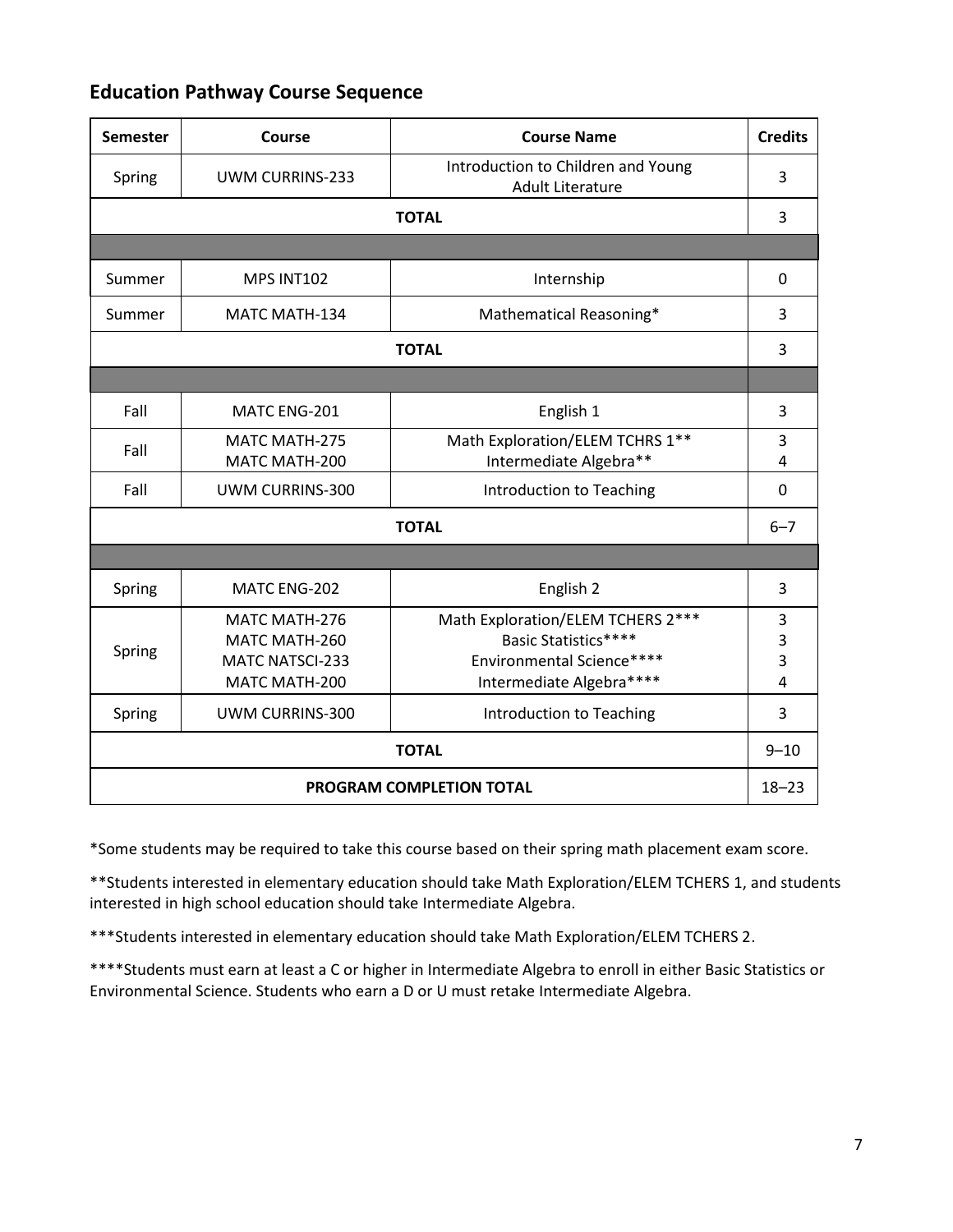#### **Expectations of Student Participants**

- Students will start with a full schedule at their high school at the beginning of the academic year.
- Students will attend class every day on MATC and UWM campus with the understanding that attendance at all classes is necessary for college success.
- Students will be responsible for regularly checking email as the primary source of communication between college instructors and the program administrator.
- Students are bound by MPS, MATC, and UWM student codes of conduct.
- Students will conform to all rules and policies of the schools and understand that any infractions are still governed by the MPS Code of Conduct and subject to discipline.
- Students will follow calendars of MATC and UWM (winterim activities/courses may be required).
- Students will be approved for the program and on track for graduation (confirmed by school counselor).
- Students will register for all classes at MATC and UWM.
- Students will remain with the program until completion of all courses.
- Students will expect no special privileges from MATC or UWM regarding attendance, coursework, rules, or grades.
- Students will accept supervision, guidance, and counseling from MATC, UWM, and MPS and show progress in the classroom.
- Students will attend all classes and support sessions as necessary.
- Students will inform the MPS postsecondary coordinator immediately of any problem with their class(es) and/or any absence from any of the classes.
- Students will understand that classes in the program may not be taken as pass/fail.
- Students will understand that all grades are final and become part of their college and high school transcript and final GPA.
- Students will understand that failing English 201 may jeopardize on-time graduation from high school.
- Students will understand that they cannot drop one or two classes in the program.
- Students will understand that dropping out of the program will result in being placed back at high school in their semester 2 classes.
- Students will understand that dropping out of the program after two weeks of the start of the semester may jeopardize on-time high school graduation, negatively impact final GPA and class standing, and require summer school to successfully complete or retake courses.
- Students must complete the parent-student agreement prior to the start of classes at MATC and UWM.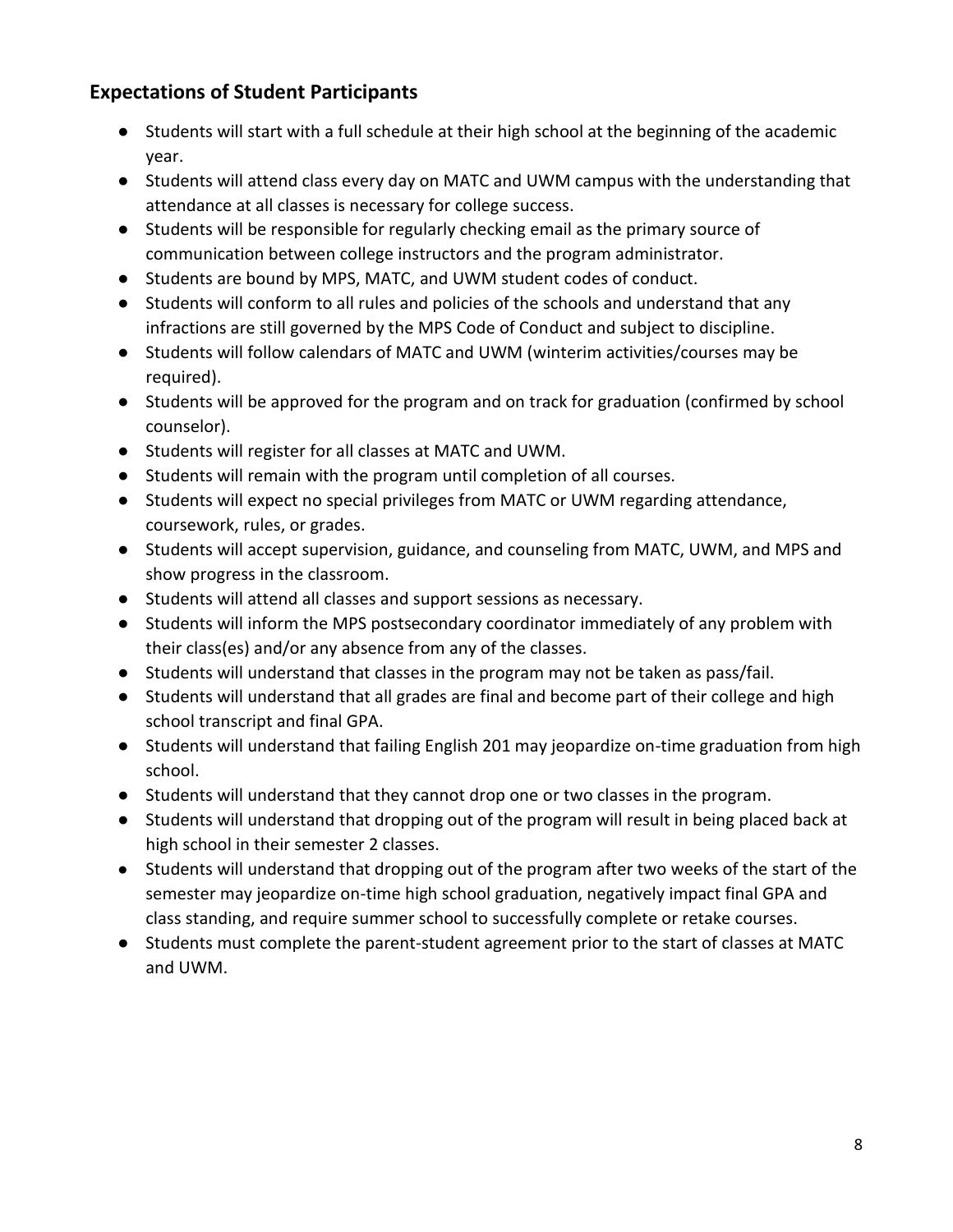# **Transportation**

Students in the program will receive an M•Card from MATC for free transportation on Milwaukee County Transit for the year. If students choose to drive to either campus, they are responsible for paying for parking. Students will be eligible for student parking rates at MATC. Parking at UWM is meter only, or students may use the Park and Ride on Humboldt and Capitol. Students accepted into the program will receive more detailed information.

# **Resources for MATC High School Students**

#### **Tools for Your Enrollment in an MATC Class**

Contact Megan Poytinger [\(poyting@matc.edu\)](mailto:poyting@matc.edu) with questions about applying, enrolling, withdrawing, etc.

[MATC Student Handbook](https://www.matc.edu/student-life-resources/student-life/2020-2021-student-handbook.pdf)

[Students Apply Here](https://www.matc.edu/apply/)—MATC Application

[MATC PROMISE](https://www.matc.edu/promise/)

[Important Dates and](https://www.matc.edu/costs-scholarships-aid/cost-aid-deadlines.html) Deadlines

[Student Accommodation Services](https://www.matc.edu/student-life-resources/student-support/student-accommodation-svcs.html)

#### **MATC Resources**

[MATC Libraries](https://guides.matc.edu/bookmatcedu)

**[MATC Writing Center](https://guides.matc.edu/ASC/DowntownWriting)** 

[Request a Transcript](https://www.matc.edu/admissions-registration/registration-records/request-transcript.html)

[Help with Campus Technology \(Email, Blackboard, etc.\)](https://www.matc.edu/student-life-resources/student-support/techelp/it-student-support.html)